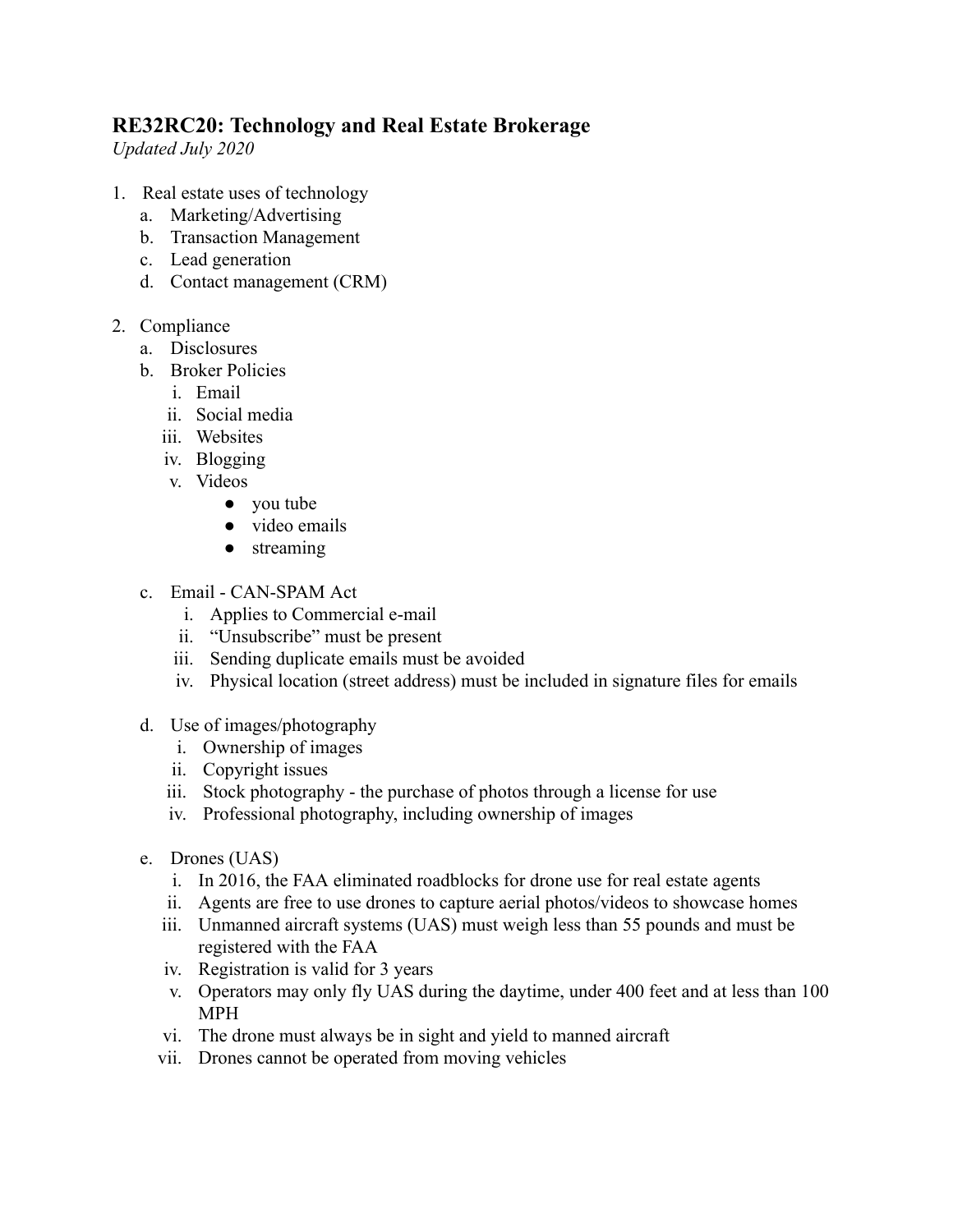- 3. Safeguarding Consumer Data Privacy policy
	- a. Websites/ emails
		- i. Usage policy for website visitors' personal information
		- ii. Visitor authorization of information
		- iii. Third party use of data
		- iv. Subscriptions/sign ups how is data collected and used
		- v. Are you using a secure email ? Personal email such as comcast, verizon, yahoo, gmail, hotmail etc may not be secure.
		- vi. Best practice is to use your brokerage email for business
	- b. Written Information Security Plan (WISP)
		- i. MA Law since January 1, 2010
		- ii. For businesses that handle personal information
			- 1. First and last name or first initial and last name AND
			- 2. Social Security Number, Driver License number or financial account number
		- iii. Business is required to assess how it will safeguard personal information
	- c. General Data Protection Regulation (GDPR)
		- i. Governs how websites and business will treat data that belongs to residents of the European Union (EU)
		- ii. Applies to all businesses and organizations around the world, not just members of the **EU**
		- iii. Requires affirmative "opt in" to allow companies to collect website user's personal data
		- iv. The goal is to give back control of personal data to individuals
	- d. Wire Fraud
		- i. Obligation to inform clients
		- ii. Never respond to email requests,
		- iii. Notify the FBI
- 4. Social media/video
	- a. Salespersons Prohibited From Advertising Salespeople are prohibited from advertising the purchase, sale, rental or exchange of any real property under their own name
	- b. Brokers should have written policies with respect to social media/video use by Salespersons
	- c. Social media accounts/postings and videos must comply with all disclosure requirements
	- d. Salespersons/Brokers using social media accounts for business purposes shall create business profiles for each account
	- e. see 254 CMR: BOARD OF REGISTRATION OF REAL ESTATE BROKERS AND SALESMEN, (9) Advertising.

<https://www.mass.gov/doc/254-cmr-3-professional-standards-of-practice/download>